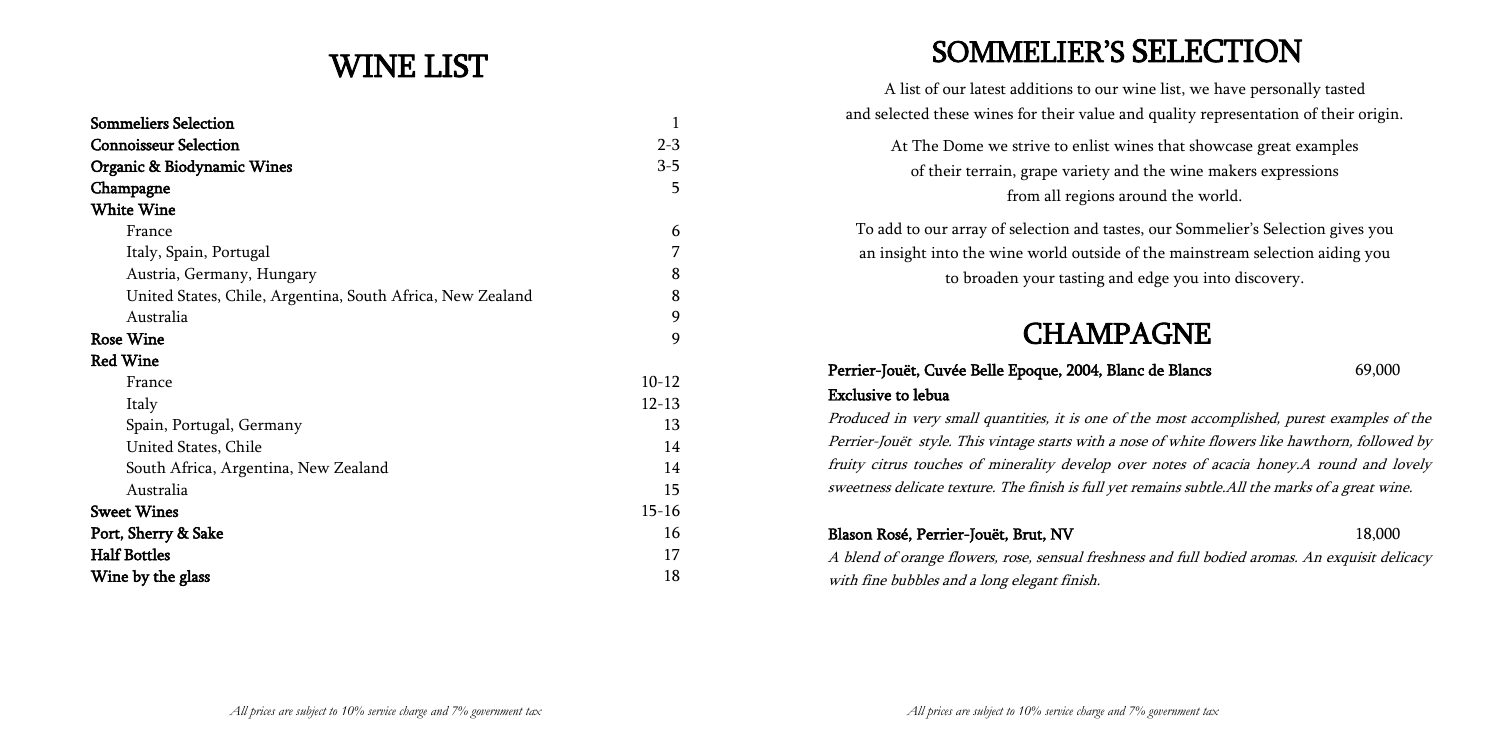# SOMMELIER"S SELECTION WHITE WINE

2014 Corton-Charlemagne, Grand Cru, Joseph Drouhin, Burgundy, France 32,000 This 100% Chardonnay wine from the Côte de Beaune region of Northern Burgundy. When aged, it develops a cream like texture as the body of the wine increases and crisp acidity slowly drift away, leaving this complex white with mellow citrus notes and powerful lengthy finish. Exceptional match with shellfish.

## 2018 Clarendelle by Haut Brion, Bordeaux, France 4,900

A Bordeaux white influenced by the great Haut Brion, this is a wine of huge elegance, a crisp acidity and ripe fruits of pear and green apple. A wine of under estimated value for what it has to offer.

1**989** Chateau Calon Segur, 3<sup>ème</sup> Cru Classé, *Saint Estèphe*, France 21,000 This wine classified as Thirds Growth in the official Bordeaux Classification of1855. This Bordeaux claret aged for 18 months in barriques made this wine full bodied rich and spicy, exhibits sweet cedars, current, herbs, plum notes along with earthiness. Fragrance tannins, long lasting.

## 2016 Pinot Noir, Terraces "T", Brancott Estate, Marlborough, 8,600 New Zealand

## 2016 Grüner Veltliner Charming, Laurenz V, Kamptal, Austria 7,000

Signature grape of Austria and by far the nation's most widely planted wine grape. Aromas of ripe apples and a typical Veltliner spiciness marry to create a fascinating fruit bouquet. On the palate, the wine is soft and juicy, supported by fine fruit acidity. Very harmonious, simply charming!

# SOMMELIER"S SELECTION RED WINE

Brancott's top Pinot Noir is a round, mouth-filling wine that finishes tart and long. Cranberry, mocha, roasted parsnip, mushroom and smoke notes make for a complex wine that may be enjoyed now and over the next several years.

2010 Bolgheri Sassicaia, Sassicaia, Tenuta San Guido, Tuscany, Italy 27,600 The "Super Tuscan" from Marchesi Mario Incisa della Rocchetta, Sassicaia is arguably Italy "s most famous wine. Blended from 85% Cabernet Sauvignon, 15% Cabernet Franc. Aged 24 months in French barriques. This wine has intense ruby color fruity notes of blueberry are obvious, leather and spice, with hints of graphite in background.The palate is elegant with fine tannins great smoothness and subtle finish.

# SWEET WINE

## 2005 Tokaji Eszencia, Oremus, Hungary 375 ml. Exclusive to lebua 32,400

"Vinum Regume, Rex vinorum" means "The wine of Kings, The King of Wines". The wine is made from botrytis-infected grapes, just like Sauternes. Tokaji Eszenzia is the rarest and one of the most expensive of these wines. It is extremely sweet and is historically served in small measures in a crystal spoon.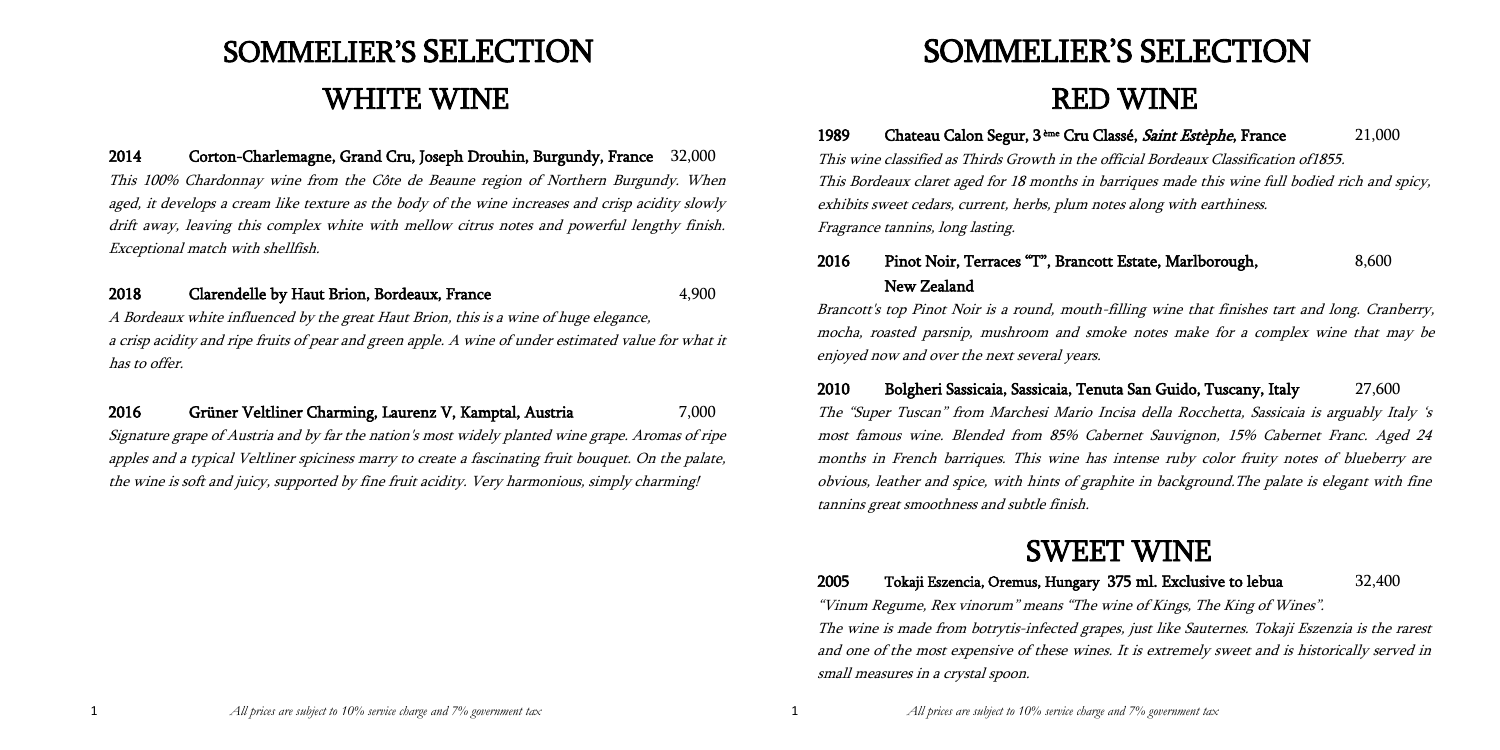# CONNOISSEUR SELECTION

There are added notes of grace, elegance and civility attached to a meal served in our Restaurants at The Dome when it is accompanied by a bottle of fine wine. In addition to the array of fine wines included in our wine list, The Dome takes much pride and no small degree of pleasure in bringing to your attention its Connoisseurs Selection. We have been extremely fortunate to import the wines directly from the private cellars of some of the most distinguished winemakers.

## FRANCE

## BORDEAUX

| Pauillac                                                            |         |
|---------------------------------------------------------------------|---------|
| Château Lafite Rothschild, 1er Grand Cru Classé, Pauillac, 2004     | 128,400 |
| Château Mouton Rothschild, 1er Grand Cru Classé, 2007               | 92,000  |
| Château Latour, 1 <sup>er</sup> Grand Cru Classé, Pauillac, 2009    | 225,000 |
| Margaux                                                             |         |
| Château Margaux, 1 <sup>er</sup> Grand Cru Classé, Margaux, 2004    | 93,000  |
| Pessac-Léognan                                                      |         |
| Château La Mission Haut-Brion, 2004                                 | 40,500  |
| Château Haut-Brion, 1 <sup>er</sup> Grand Cru Classé, 2007          | 81,000  |
| Saint Julien                                                        |         |
| Château Léoville Las Cases, 2 <sup>ème</sup> Grand Cru Classé, 2004 | 38,500  |

# CONNOISSEUR SELECTION

# FRANCE

## Saint-Emilion

Château Ausone, 1er Grand Cru Classé A, 2002 83,000 Château Cheval Blanc, 1er Grand Cru Classé A, 2007 130,000

## Pomerol

Château Petrus, 1982 570,000 Château Petrus, 1996 290,000 Château Le Pin, 1985 360,000

## SPAIN

| Vega Sicilia, Unico, Reserva Especial (1990, 1994, 1996) | 58,000 |
|----------------------------------------------------------|--------|
| Vega Sicilia, Unico, 2005                                | 47,000 |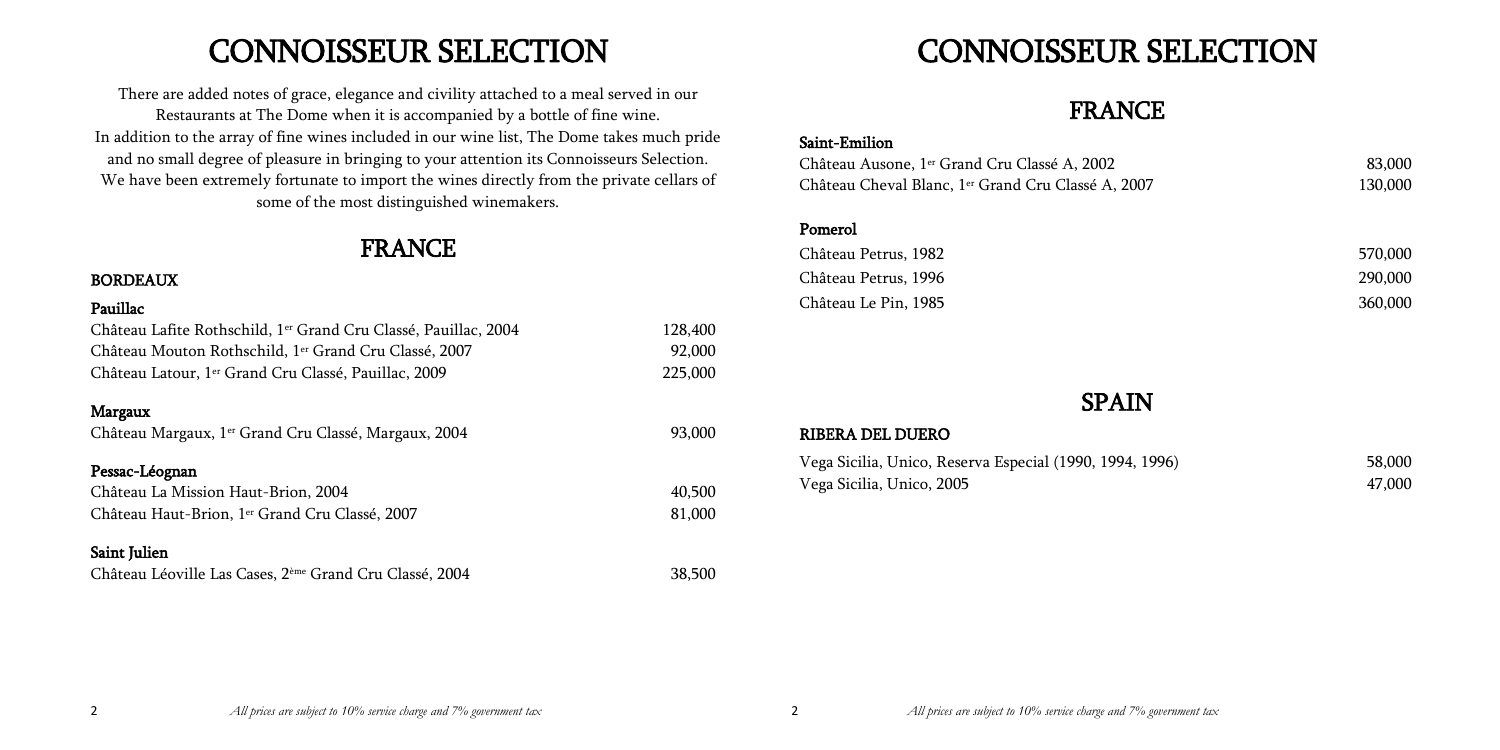# CONNOISSEUR SELECTION

# ITALY

## **TUSCANY**

| Sassicaia, Bolgheri Sassicaia, Tenuta San Guido, 2010 | 27,600 |
|-------------------------------------------------------|--------|
| Ornellaia, L'Incanto, Bolgheri Superiore, 2012        | 36,000 |
| Tignanello, Marchesi Antinori, 2014                   | 22,000 |

Legend Banyuls, Limited Edition, Gérard Bertrand, France, 1951 79,400 Château d"Yquem, 1er Grand Cru Classé Exceptionnel, Sauternes, France, 2007 125,000

## AUSTRALIA

Hill of Grace, Henschke, Eden Valley, 2006 96,000

## UNITED STATES

## NAPA VALLEY

Martha's Vineyard, Heitz Cellar, 2007 59,200

## SWEET WINES

# "ORGANIC & BIODYNAMIC WINES"

## LOIRE VALLEY Sancerre, La Moussière, Alphonse Mellot, 2016 6,900

Everyone agrees that great wines are made in the vineyard! For the last 30 years more and more quality driven estates are converting to organic or biodynamic viticulture. This includes some of the most prestigious estate in Europe such as Domaine de la Romanée-Conti and Joseph Phelps. Organic wine is a wine made without using manmade chemicals and additives. Biodynamic is a branch of organic that sees the vineyards as an eco-system. They treat the vineyards with herbal and mineral additives and follow a moon calendar for their day to day operation. We believe that this is the future of winegrowing and the future of our wine list too. We have carefully selected all these wines for their purity, great complexity, elegance and freshness.

# WHITE WINE FRANCE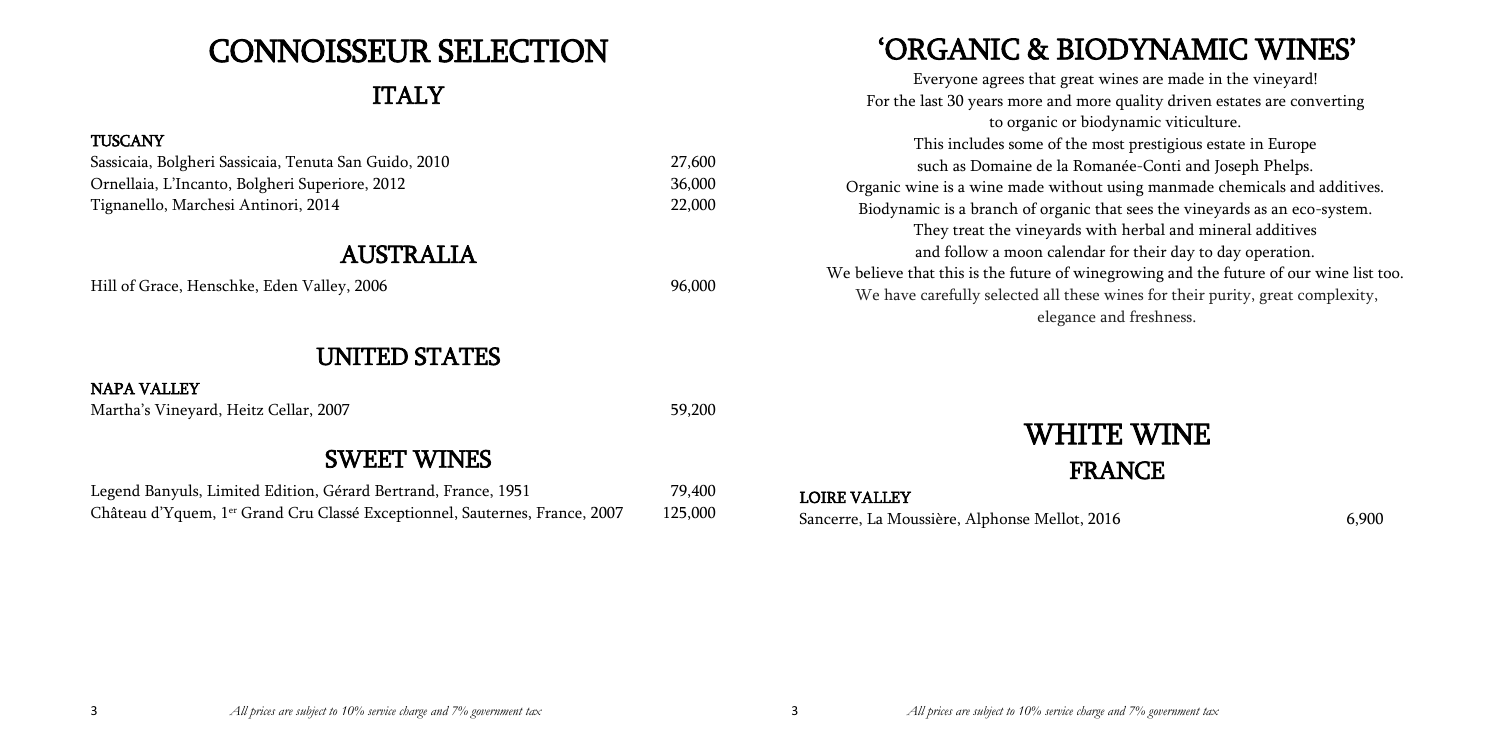aumas Gassac, IGP Saint-Guilhem, 2012 19,500

# "ORGANIC & BIODYNAMIC WINES"

# WHITE WINE

# UNITED STATES

| Chardonnay, Hayes Ranch, Central Coast, 2017 | 3,700 |                                                                    |
|----------------------------------------------|-------|--------------------------------------------------------------------|
| <b>AUSTRALIA</b>                             |       | <b>LANGUEDOC &amp; ROUSSILLON</b><br>Mas de Daumas Gassac, IGP Sai |
| Riesling Julius, Henschke, Eden Valley, 2015 | 8,200 |                                                                    |
| NEW ZEALAND                                  |       | Pinot Noir, Trocken Qualitätsw                                     |
|                                              |       |                                                                    |

Sauvignon Blanc 'B', Brancott Estate, Marlborough, 2019 5,000

# "ORGANIC & BIODYNAMIC WINES" RED WINE

FRANCE

# **GERMANY**

r, Trocken Qualitätswein, Dr. Burklin Wolf, Pfalz, 2014 5,200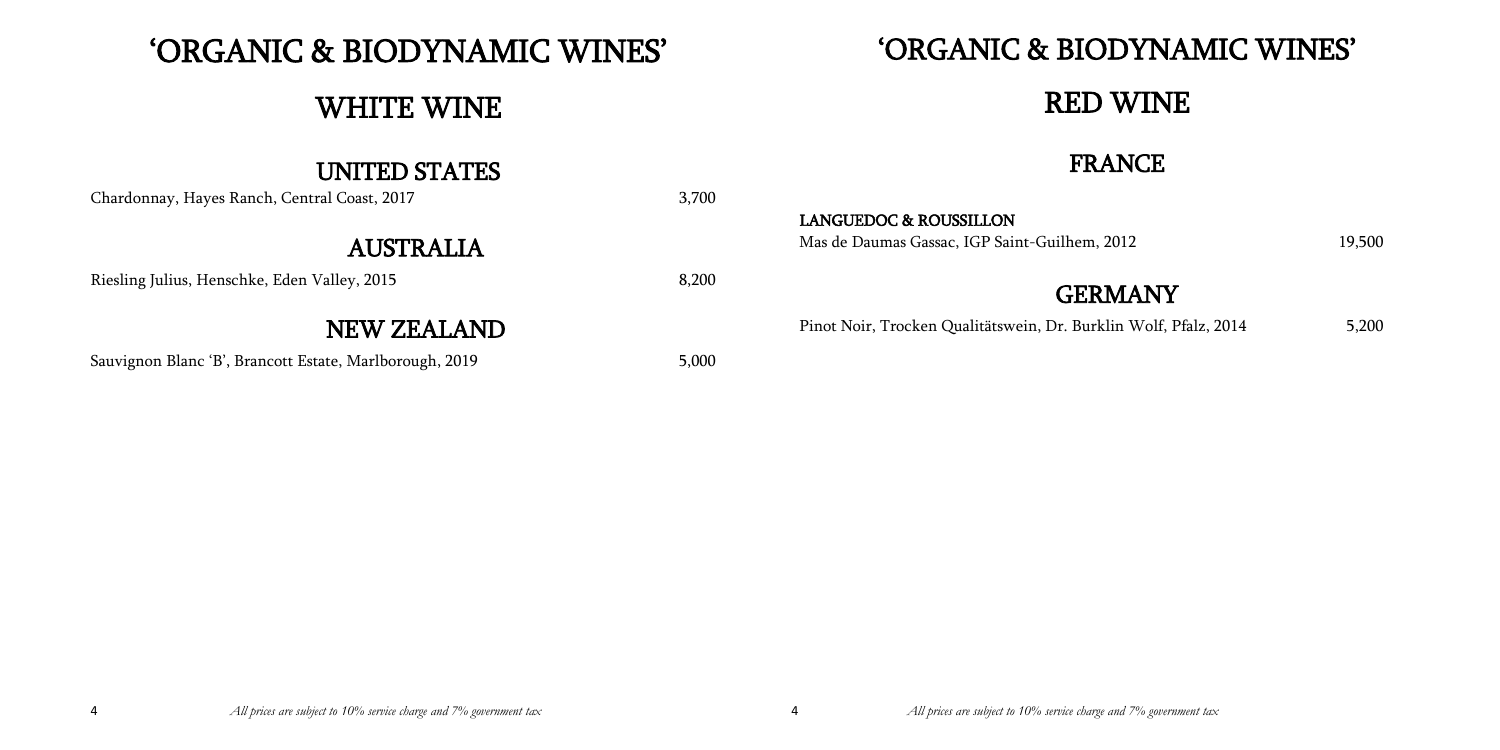| <sup>-</sup> Exclusive to lebua | 81,000 |
|---------------------------------|--------|
| ics, 2004 Exclusive to lebua    | 69,000 |
|                                 | 34,000 |
|                                 | 35,000 |
|                                 | 32,500 |
|                                 | 34,000 |
|                                 | 27,000 |
|                                 |        |
|                                 | 24,000 |
|                                 | 11,500 |
|                                 | 11,500 |
|                                 | 11,700 |
|                                 | 12,500 |
|                                 | 38,000 |
|                                 |        |
|                                 |        |
| a                               | 18,000 |
| 109                             | 18,200 |
|                                 | 80,000 |
| xclusive to lebua               | 59,000 |

# "ORGANIC & BIODYNAMIC WINES"

# RED WINE

## UNITED STATES

| Cabernet Sauvignon, Martha's Vineyard, Heitz Cellar, Napa Valley, 2007 |  |  | 59,200 |
|------------------------------------------------------------------------|--|--|--------|
|                                                                        |  |  |        |

## AUSTRALIA

| Merlot-Cabernet Sauvignon, Henschke, Abbotts Prayer, Adelaide Hills, 2012 | 19,800 |
|---------------------------------------------------------------------------|--------|
| Hill of Grace, Henschke, Eden Valley, 2006                                | 96,000 |

# SWEET WINE

Eisrébe, Napa Valley, Joseph Phelps, USA, 2008, 375ml 16,800

# CHAMPAGNE

## TÊTE DE CUVÉE

Perrier-Jouët, Cuvée Belle Epoque 2011 By & For Perrier-Jouët, Cuvée Belle Epoque, Blanc de Blan Perrier-Jouët, Cuvée Belle Epoque 2011 Dom Ruinart, Blanc de Blancs, 2007 Pol Roger, Sir Winston Churchill, Brut, 2004 Moët & Chandon, Dom Pérignon, 2008 Piper Heidsieck "Rare" 2002

## NON VINTAGE

Perrier-Jouët, Blanc de Blancs, Exclusive to lebua Perrier-Jouët, Grand Brut Pol Roger, Extra Cuvée de Réserve, Brut E. Michel, Brut Deutz, Brut Classic Armand de Brignac, Gold Brut

## ROSE

Perrier-Jouët, Blason, Rosé, NV Exclusive to lebua Pol Roger, Extra Cuvée de Réserve Rosé, Brut, 20 Piper Heidsieck "Rare" Rosé, 2007 Perrier-Jouët, Cuvée Belle Epoque, Rosé, 2006 Ex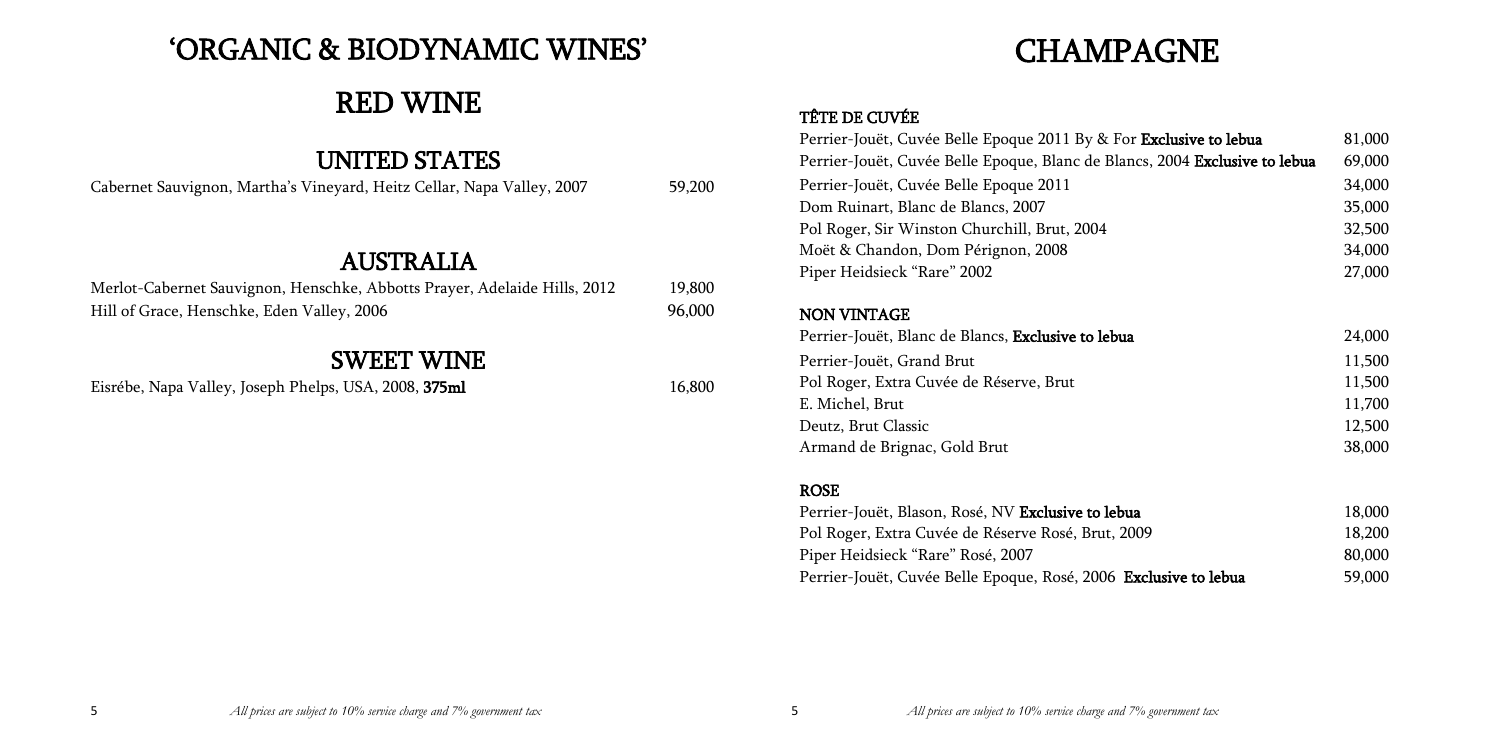# WHITE WINES

# FRANCE

## BURGUNDY

| Chablis                                           |        |
|---------------------------------------------------|--------|
| Chablis Grand Cru, Vaudésir, Joseph Drouhin, 2015 | 14,500 |
| Chablis Premier Cru, Joseph Drouhin, 2015         | 12,500 |
| Chablis, Réserve de Vaudon, Joseph Drouhin, 2015  | 9.200  |
| Chablis, St. Martin, Domaine Laroche, 2018        | 6.200  |

## Côte de Beaune

| Montrachet Grand Cru, Marquis de Laguiche, Joseph Drouhin, 2002 | 78,100 |
|-----------------------------------------------------------------|--------|
| Chassagne-Montrachet Blanc, Joseph Drouhin, 2014                | 14,000 |
| Corton-Charlemagne, Grand Cru, Joseph Drouhin, 2014             | 32,000 |

## Mâconnais

| Mâcon Villages, Joseph Drouhin, 2014 | 6,400 |
|--------------------------------------|-------|
|--------------------------------------|-------|

## BORDEAUX

| Château Carbonnieux, Grand Cru Classe, Graves, 1994 | 9,600 |
|-----------------------------------------------------|-------|
| Château Villa Bel-Air, Graves, 2016                 | 4,600 |
| Clarendelle Blanc, by Haut Brion, 2018              | 4,900 |

# WHITE WINES FRANCE

## ALSACE

| Gewürztraminer, Léon Beyer, 2013 |  |
|----------------------------------|--|
| Riesling, Léon Beyer, 2017       |  |
| Riesling, Trimbach, 2017         |  |
| Pinot Gris, Léon Beyer, 2015     |  |
| Pinot Blanc, Trimbach, 2017      |  |

| Gewürztraminer, Léon Beyer, 2013<br>Riesling, Léon Beyer, 2017<br>Riesling, Trimbach, 2017<br>Pinot Gris, Léon Beyer, 2015 | 5,500<br>5,100<br>5,500<br>5,500 |
|----------------------------------------------------------------------------------------------------------------------------|----------------------------------|
| Pinot Blanc, Trimbach, 2017                                                                                                | 5,500                            |
| <b>LOIRE</b>                                                                                                               |                                  |
| Sancerre, Les Bonnes Bouches, Henri Bourgeois, 2017                                                                        | 9,900                            |
| Pouilly-Fumé, En Travertin, Henri Bourgeois, 2015                                                                          | 9,900                            |
| Sancerre, Les Belles Vignes, Fournier & Fils, 2016                                                                         | 6,250                            |
| Sancerre, La Moussière, Alphonse Mellot, 2016                                                                              | 6,900                            |
| RHÔNE VALLEY                                                                                                               |                                  |
| Condrieu, La Galopine, Delas, 2016                                                                                         | 15,500                           |
| Saint Joseph, Etienne Guigal, 2016                                                                                         | 8,000                            |
| Côtes du Rhône, Blanc, Gentilhomme, Ogier, 2017                                                                            | 3,100                            |
|                                                                                                                            |                                  |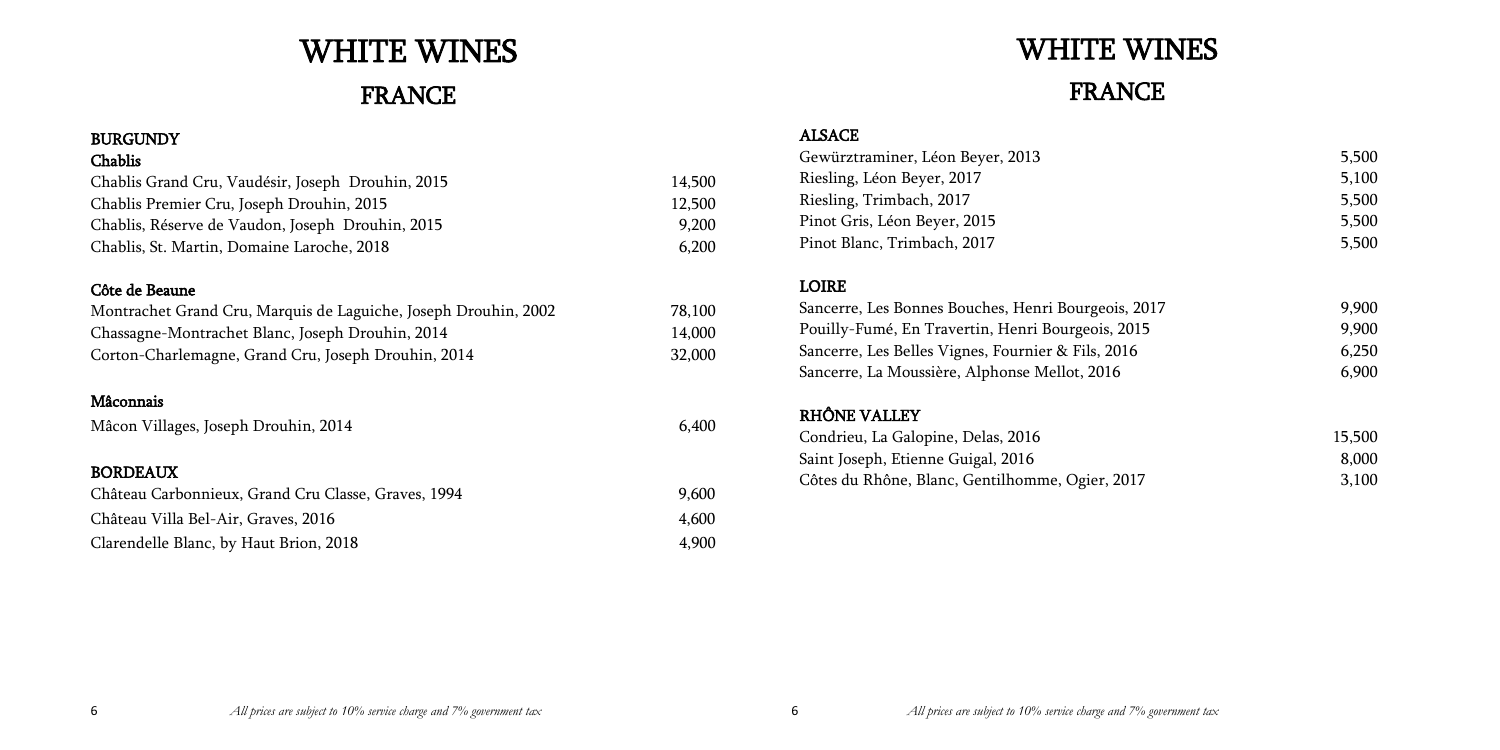## PIEDMONT Chardonnay, Piodilei, Pio Cesare, DOC, 2016 9,900 Gavi di Gavi, Valfieri, DOCG, 2015 6,900 TRENTINO ALTO ADIGE Sylvaner, Alto Adige, Abbazia di Novacella, DOC, 2012 8,300 ABRUZZO Pecorino, Trabocchetto, Talamonti, Colline Pescaresi, IGT, 2018 4,500 SICILY & SARDINIA Nasco di Cagliari, "Iselis", Argiolas, IGT, 2017 5,000 La Segreta il Bianco, Planeta, DOC Sicilia, 2017 3,900 SPAIN RIOJA Viña Esmeralda, Familia Torres, Catalunya, 2018 Viura, Santana Blanco, Bodegas Victorianas, Rioja Rioja Blanco, Faustino VII, Bodegas Faustino, DO

# WHITE WINES

# ITALY

# WHITE WINES ITALY

| Viña Esmeralda, Familia Torres, Catalunya, 2018          | 4.100 |
|----------------------------------------------------------|-------|
| Viura, Santana Blanco, Bodegas Victorianas, Rioja, 2016  | 3,800 |
| Rioja Blanco, Faustino VII, Bodegas Faustino, DOCa, 2015 | 3.300 |
| Verdejo Blanco, Bodegas Protos, Rueda D.O., 2018         | 3.200 |

# PORTUGAL

## Douro

Altano Branco, Symington Family Estate, DOC Douro, 2016 3,500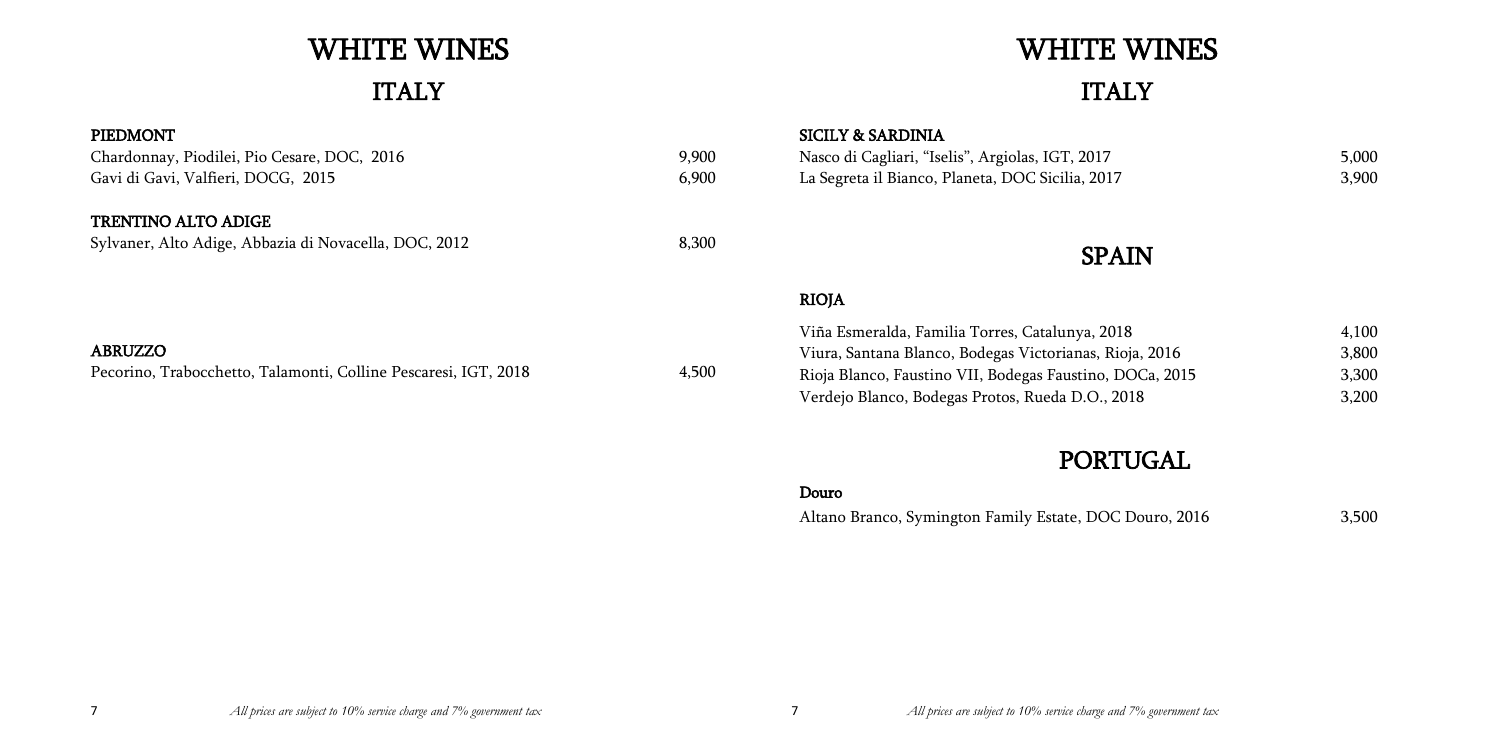# WHITE WINES

# GERMANY

Riesling, Wachenheimer, Dr. Bürklin-Wolf, Pfalz, 2017 7,500

# AUSTRIA

Grüner Veltliner, Laurenz V. 'Charming', Kamptal , 2016 7,000 Grüner Veltliner, Laurenz V. 'Singing', Kamptal , 2017 4,600

# HUNGARY

Tokaji Dry, Mandolas, Oremus by Vega Sicilia, Furmint, 2015 6,400

# UNITED STATES

Chardonnay, Bodega Argento, Mendoza, 2017 3,200 Chardonnay, Alamos, Mendoza, 2017 Chardonnay, La Mascota, Mascota Vineyards, Mer Pinot Grigio, Bodega Argento, Mendoza, 2018 3,200

| Chardonnay, Heitz Cellar, Napa valley, 2014                               | 11,000 |
|---------------------------------------------------------------------------|--------|
| Chardonnay, Hayes Ranch, Central Coast, 2017                              | 3,700  |
| Chardonnay, Carneros, Silverado Vineyards, Napa Valley, 2016              | 11,900 |
| Sauvignon Blanc, Chateau Ste. Michelle, Columbia valley, Washington, 2015 | 5,300  |
| Riesling, Chateau Ste. Michelle, Columbia valley, Washington, 2017        | 5,000  |

| 2016         | 4,900 |
|--------------|-------|
| Valley, 2018 | 3,350 |

|             | 3,200 |
|-------------|-------|
|             | 5,000 |
| ndoza, 2018 | 5,000 |
|             | 3.200 |

| rve, Western, 2018 | 4,500 |
|--------------------|-------|
|                    | 3,100 |

| , 2015 Exclusive to lebua | 18,700 |
|---------------------------|--------|
| <u>փ, 2019</u>            | 5,000  |

# WHITE WINES

# **CHILE**

Chardonnay, Reserva de Familia, Santa Carolina, Sauvignon Blanc, Santa Carolina Reserva, Leyda

# ARGENTINA

# SOUTH AFRICA

Chardonnay, Nederburg, The Winemaster's Reser Chenin Blanc, Cape Zebra, Western Cape, 2016

# NEW ZEALAND

Sauvignon Blanc "Chosen Rows", Brancott Estate Sauvignon Blanc 'B', Brancott Estate, Marlboroug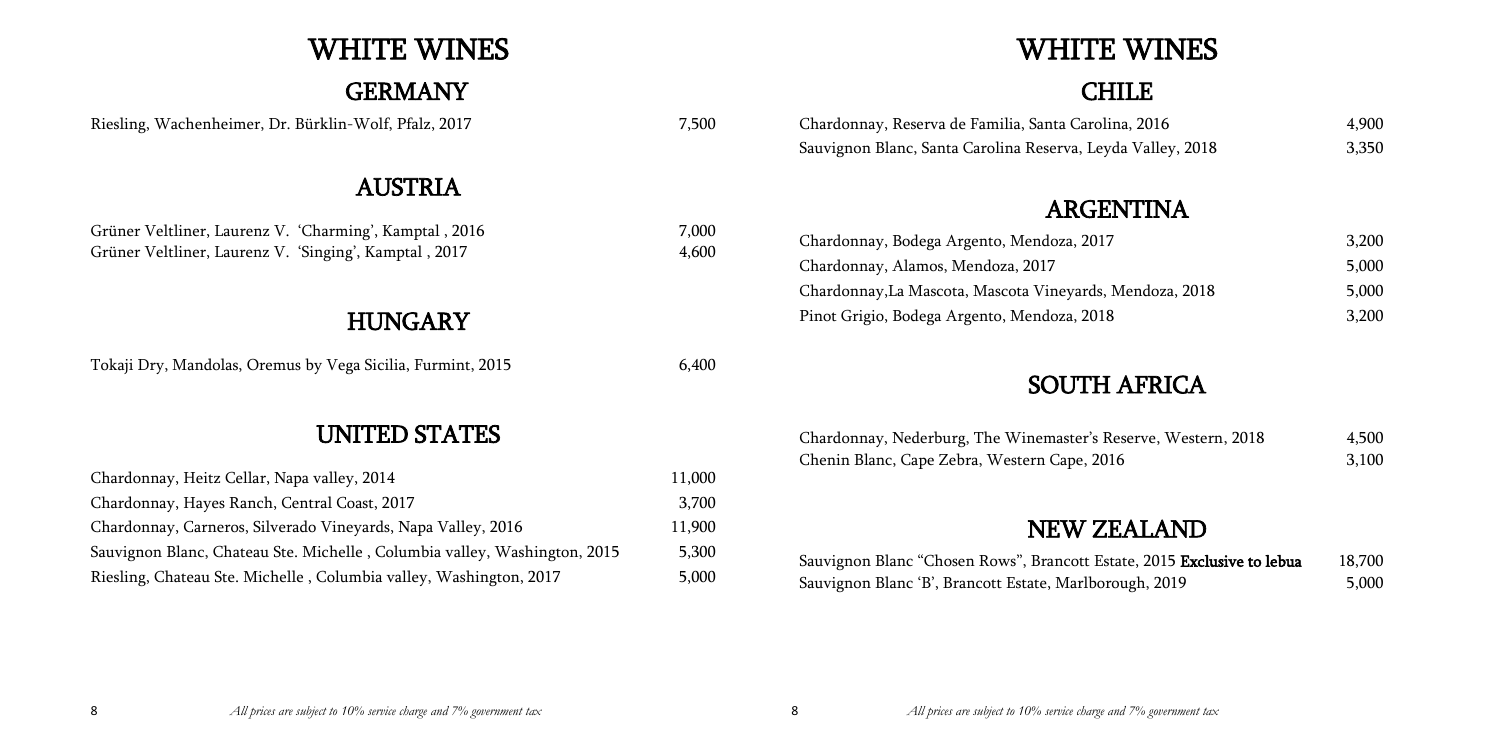# WHITE WINES

# AUSTRALIA

| Tilly's Vineyard, Henschke, Eden Valley, South Australia, 2005 | 9,250  |
|----------------------------------------------------------------|--------|
| Chardonnay, Art Series, Leeuwin Estate Margaret River, 2015    | 13,600 |
| Chardonnay, Petaluma, Adelaide Hills, 2015                     | 17,700 |
| Chardonnay, Bin 222, George Wyndham, South Australia, 2017     | 3,900  |
| Riesling, Y Series, Yalumba, Eden Valley, 2014                 | 3,560  |
| Riesling, Julius, Henschke, Eden Valley, 2015                  | 8,200  |
| Riesling, The Lodge Hill, Jim Barry, Clare Valley, 2016        | 4,800  |
| Viognier, Yalumba, Eden Valley, 2014                           | 4,600  |
| Semillon, Tyrrell's, Hunter Valley, 2017                       | 6,600  |
| Semillon, Woodcutter, Torbreck, 2016                           | 5,000  |

# ROSÉ WINES FRANCE  $\overline{\mathbf{Y}}$ CHILE

| Tavel Rosé, "La Comballe", Delas, Rhône Valley, 2012 | 5,900 |
|------------------------------------------------------|-------|
| Tavel Rosé, Etienne Guigal, Rhône Valley, 2016       | 6,500 |
| Bodvár No.7, Cotes de Provence, 2018                 | 4,900 |
| <b>ITALY</b>                                         |       |
|                                                      |       |
| Bolla, Bardolino Chiaretto, DOC Veneto, 2016         | 4,500 |
|                                                      |       |

Cabernet Sauvignon, Antares, 2018 3,200

# USA

White Zinfandel, Beringer, California, 2017 3,800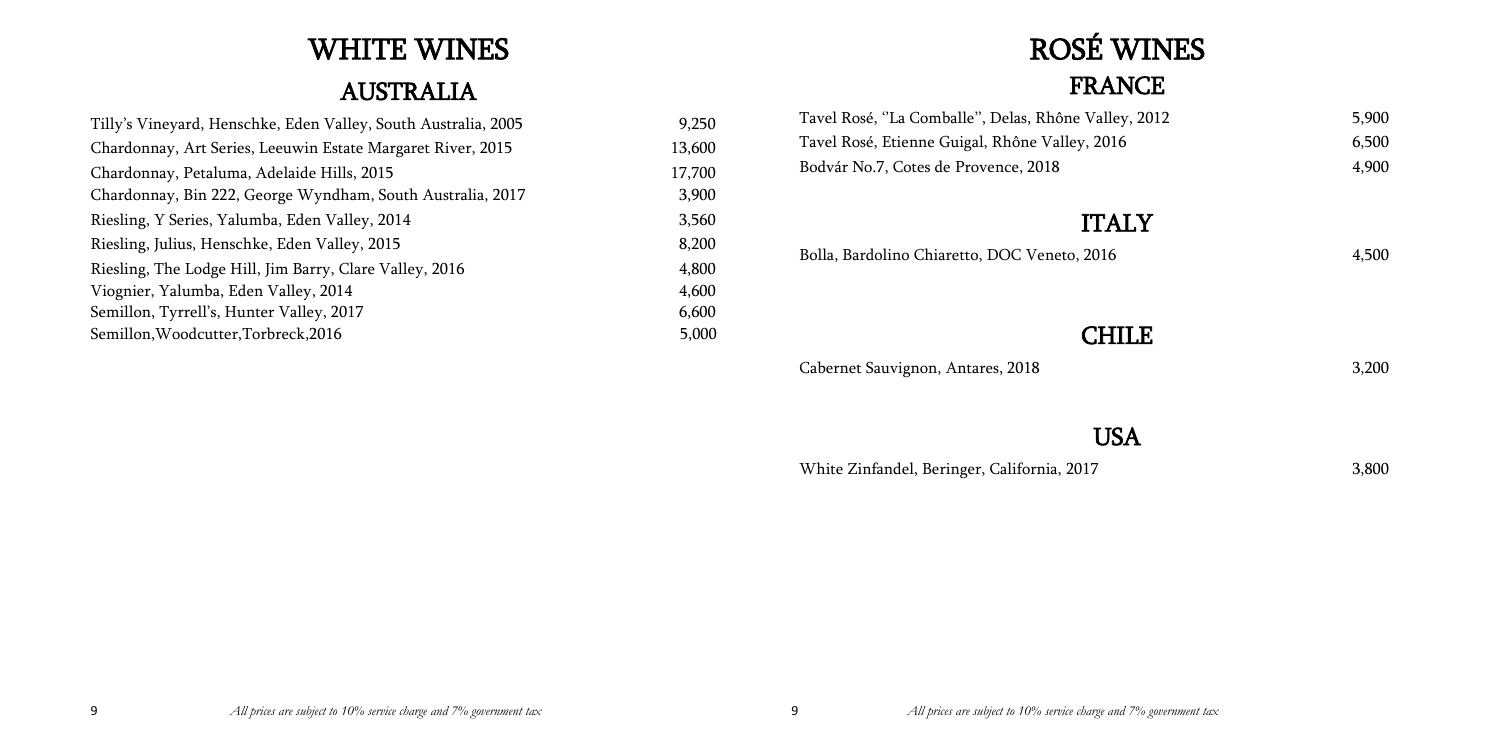| $\pm$ , 2004 | 38,500 |
|--------------|--------|
| .004         | 27,500 |
| 006          | 24,000 |
|              | 19,200 |
|              |        |
|              |        |
|              | 93,000 |
|              | 31,000 |
| 2006, Magnum | 50,000 |
|              |        |

| 24,800 |
|--------|
| 40,500 |
| 81,000 |
| 9,900  |

# RED WINES

# FRANCE

## BORDEAUX

## Médoc

| Château La Lagune, 3 <sup>ème</sup> Grand Cru Classé, Haut-Médoc, 2008   | 23,200 |
|--------------------------------------------------------------------------|--------|
| Château Chasse-Spleen, Cru Bourgeois Exceptionnel, Moulis en Médoc, 1990 | 17,200 |
| Château Saint-Christophe, Cru Bourgeois, 2013                            | 5,500  |
| Clarendelle Rouge by Haut Brion, 2014                                    | 4,900  |
| Légende, Barons de Rothschild Collection, 2015                           | 9,100  |
| Michel Lynch, Reserve, 2016                                              | 4,500  |

## Saint Estèphe

| Château Calon Segur, 3 <sup>ème</sup> Grand Cru Classé, 1989 | 21,000 |
|--------------------------------------------------------------|--------|
| Château Montrose, 2 <sup>ème</sup> Grand Cru Classé, 2004    | 33,200 |
| Château Beau Site, Cru Bourgeois Supérieur, 2010             | 10,500 |
| Château Laffitte-Carcasset, Cru Bourgeois, 2011              | 9.000  |

## Pauillac

Château Margaux, 1<sup>er</sup> Grand Cru Classé, 2004 Château Palmer, Alter Ego de Palmer, 2014 Château Prieuré Lichine, 4 ème Grand Cru Classé, 2006, Magnum 50,000

| Château Pontet-Canet, 5 <sup>ème</sup> Grand Cru Classé, 2002      | 29,500  |
|--------------------------------------------------------------------|---------|
| Château Lafite Rothschild, 1 <sup>er</sup> Grand Cru Classé, 2004  | 128,400 |
| Château Grand-Puy-Lacoste, 5 <sup>ème</sup> Grand Cru Classé, 2004 | 19,000  |
| Château Mouton Rothschild, 1er Grand Cru Classé, 2007              | 92,000  |
| Château Latour, 1 <sup>er</sup> Grand Cru Classé, Pauillac, 2009   | 225,000 |
| Château Lynch-Bages, 5ème Grand Cru Classé, 2011                   | 31,900  |
| Château Haut-Bages-Monpelou, Cru Bourgeois, 2011                   | 7,250   |
|                                                                    |         |

# RED WINES FRANCE

## Saint Julien

Château Léoville Las-Cases, 2<sup>ème</sup> Grand Cru Classe Château Léoville Barton, 2ème Grand Cru Classé, 2 Château Gruaud-Larose, 2<sup>ème</sup> Grand Cru Classé, 20 Château Lagrange, 3<sup>ème</sup> Grand Cru Classé, 2006

## Margaux

## Pessac-Léognan

Château Pape Clément, Grand Cru Classé, 2002 Château La Mission Haut-Brion, 2004 Château Haut-Brion, 1<sup>er</sup> Grand Cru Classé, 2007 Château La Louvière, 2013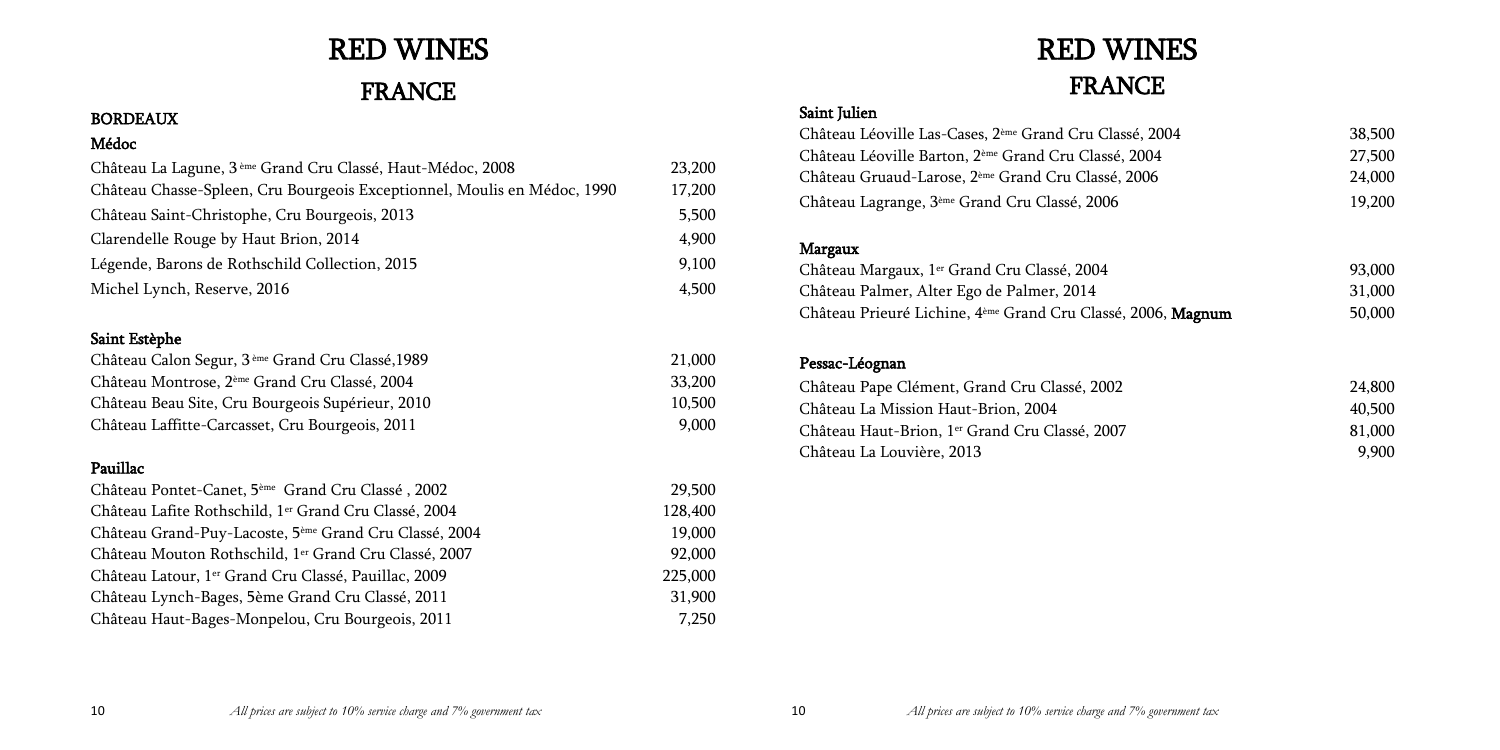| 18,000<br>14,100<br>12,100 |
|----------------------------|
| 11,500<br>11,000           |

# RED WINES FRANCE

## GRAVES

Château Villa Bel-Air, 2012 8,100

## Saint-Emilion

| Château Ausone, 1 <sup>er</sup> Grand Cru Classé A, 2002       | 83,000  |
|----------------------------------------------------------------|---------|
| Château Cheval Blanc, 1 <sup>er</sup> Grand Cru Classé A, 2007 | 130,000 |
| Château Angelus, 1 <sup>er</sup> Grand Cru Classé A, 2013      | 52,000  |
| Château Belregard-Figeac, Grand Cru, 2014                      | 9,500   |

## BURGUNDY Côte de Nuits Chambolle Musigny, Joseph Drouhin, 2012 Nuits-Saint-Georges, Joseph Drouhin, 2013 Gevrey-Chambertin, Joseph Drouhin, 2013 Côte de Beaune Pommard, Joseph Drouhin, 2012 Chassagne-Montrachet Rouge, Joseph Drouhin, 2013

## Pomerol

# BEAUJOLAIS Fleurie, Chanson Père & Fils, 2014 4,800 Beaujolais - Villages, Joseph Drouhin, 2015 6,000

| Château Certan de May, 1992   | 18,500  |
|-------------------------------|---------|
| Château Feytit-Clinet, 1995   | 13,900  |
| Château Petrus, 1982          | 570,000 |
| Château Petrus, 1996          | 290,000 |
| Château Le Pin, 1985          | 360,000 |
| Château La Conseillante, 2008 | 39,000  |
| Château L'Evangile, 2008      | 28,000  |
| Château Gazin, 2013           | 23,500  |

# RED WINES FRANCE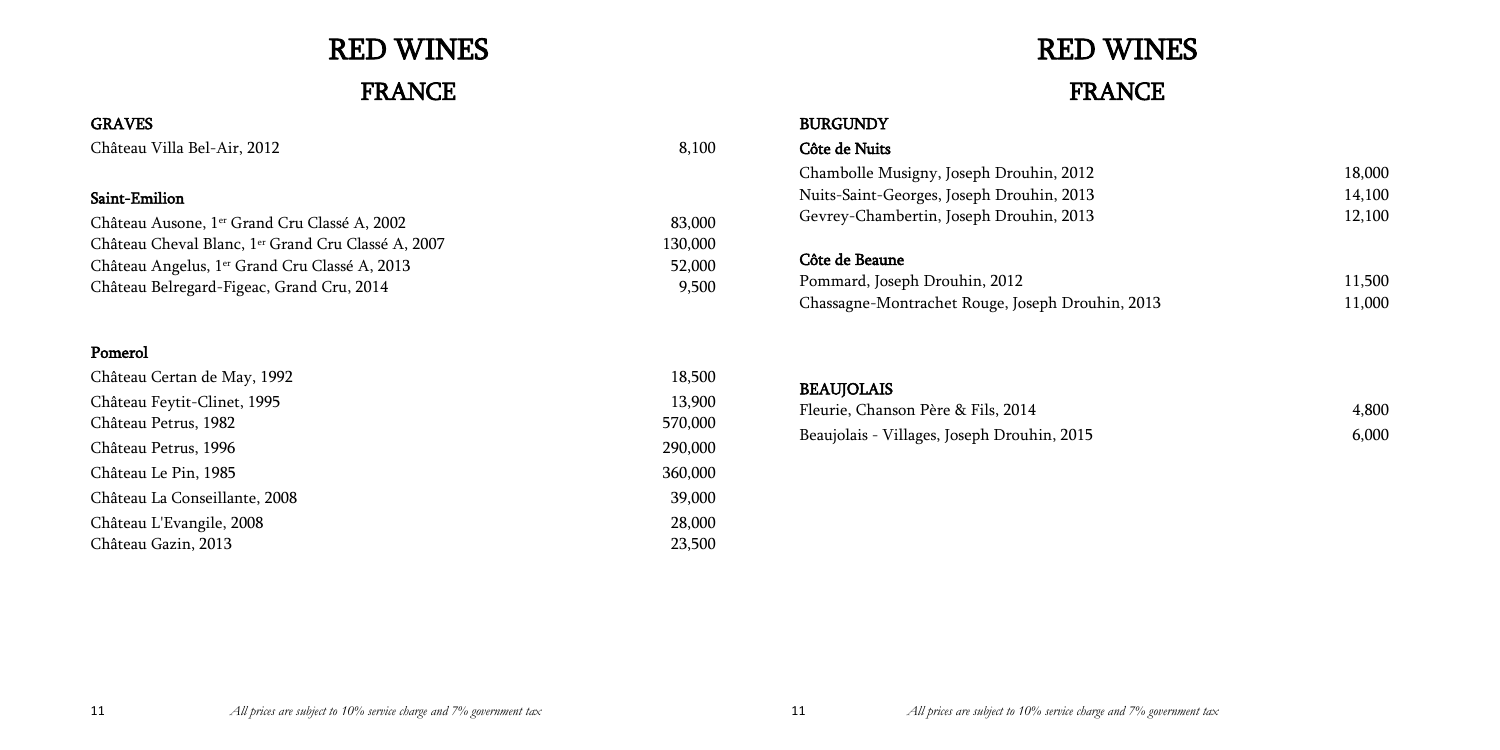| 09 | 26,100 |
|----|--------|
| 11 | 19,200 |
|    | 19,000 |
|    | 16,000 |
|    | 4,100  |
|    |        |

| zacella, Alto Adige DOC, 2013 |  |  | 8,500 |
|-------------------------------|--|--|-------|
|                               |  |  |       |

| e to lebua | 4,000 |
|------------|-------|
|------------|-------|

# RED WINES FRANCE

## RHONE VALLEY

| Northern                                      |        |
|-----------------------------------------------|--------|
| Gigondas, Etienne Guigal, 2010                | 14,500 |
| Côte Rôtie, Seigneur de Maugiron, Delas, 2011 | 19,500 |
| Hermitage, Domaine Des Tourettes, Delas, 2013 | 16,500 |
|                                               |        |
| Southern                                      |        |
| Châteauneuf-du-Pape, Etienne Guigal, 2015     | 12,000 |

# RED WINES **ITALY**

|                                          | .     |
|------------------------------------------|-------|
| Côtes du Rhône, Gentilhomme, Ogier, 2017 | 4,500 |

## LANGUEDOC & ROUSSILLON

| Mas de Daumas Gassac, IGP Saint-Guilhem, 2012        | 19,500 |
|------------------------------------------------------|--------|
| Pont de Gassac, IGP Pays D'Herault, 2015             | 5.000  |
| Moulin de Gassac 'Albaran', IGP Pays D'Herault, 2015 | 3.500  |

## PIEDMONT

| Barolo, "Cannubi Boschis", Sandrone, DOCG, 2009                                | 26,100 |
|--------------------------------------------------------------------------------|--------|
| Barolo, Tortoniano, Michele Chiarlo, DOCG, 2011                                | 19,200 |
| Barolo, Pio Cesare, DOCG, 2012                                                 | 19,000 |
| Barbaresco, Pio Cesare, DOCG, 2012                                             | 16,000 |
| Barbera d'Alba, Pio Cesare, DOC, 2017                                          | 4,100  |
| <b>TRENTINO ALTO ADIGE</b>                                                     |        |
| Pinot Nero, StiftKellerei Neustift, Abbazia di Novacella, Alto Adige DOC, 2013 | 8,500  |
| <b>FRIULI-VENEZIA GIULIA</b>                                                   |        |
| Cabernet Sauvignon, Pighin, DOC, 2017 Exclusive to lebua                       | 4,000  |
| <b>VENETO</b>                                                                  |        |
| Valpolicella Ripasso, Superiore, Zonin, DOC, 2016                              | 4 900  |

Valpolicella Ripasso, Superiore, Zonin, DOC, 2016 4,900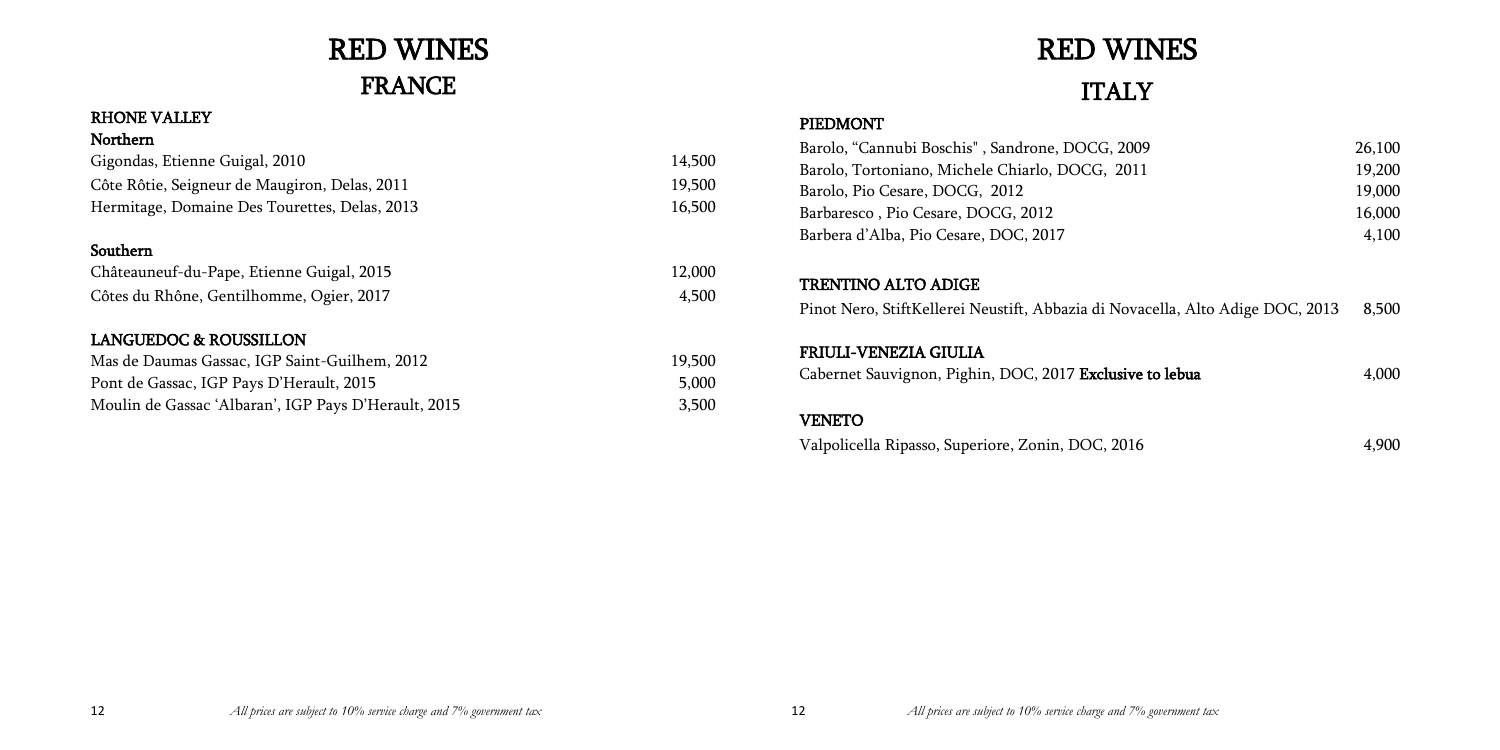| uro, 2015 | 3,50 |
|-----------|------|
|           |      |

# RED WINES ITALY

## **TUSCANY**

| Sassicaia, Bolgheri Sassicaia, Tenuta San Guido, DOC, 2010                       | 27,600 |
|----------------------------------------------------------------------------------|--------|
| Ornellaia, L'Incanto, Bolgheri Superiore, 2012                                   | 36,000 |
| Tignanello, Marchesi Antinori, IGT, 2014                                         | 22,000 |
| Brunello di Montalcino, Fattoria dei Barbi, DOCG, 2013                           | 13,400 |
| Brunello di Montalcino, Biondi Santi, DOCG, 2011                                 | 28,000 |
| Chianti Classico Gran Selezione, Castello di Brolio, Barone Ricasoli, DOCG, 2013 | 9,900  |
| Vino Nobile di Montepulciano, Riserva, Carpineto, DOCG, 2015                     | 6,500  |
|                                                                                  |        |

## CAMPANIA

| 36,500 |
|--------|
|        |
| 20,850 |
| 13,900 |
| 6,000  |
| 14,500 |
|        |

# RED WINES SPAIN

## RIBERA DEL DUERO

| Vega Sicilia, Unico, Reserva Especial (1990, 1994, 1996) | 58,000 |
|----------------------------------------------------------|--------|
| Vega Sicilia, Unico, 2005                                | 47,000 |
| Tinto Valbuena 5°, Bodegas Vega Sicilia, 2007            | 26,050 |
| <b>RIOJA</b>                                             |        |
|                                                          |        |
| Campo Viejo, Reserva, Bodegas Campo Viejo, 2012          | 3,200  |
| Faustino VII, Bodegas Faustino, 2013                     | 3,200  |

# PORTUGAL

Altano Tinto, Symington Family Estate, DOC Douro, 2015 3,500

## **GERMANY**

Pinot Noir, Trocken Qualitätswein, Dr. Burklin Wolf, Pfalz, 2014 5,200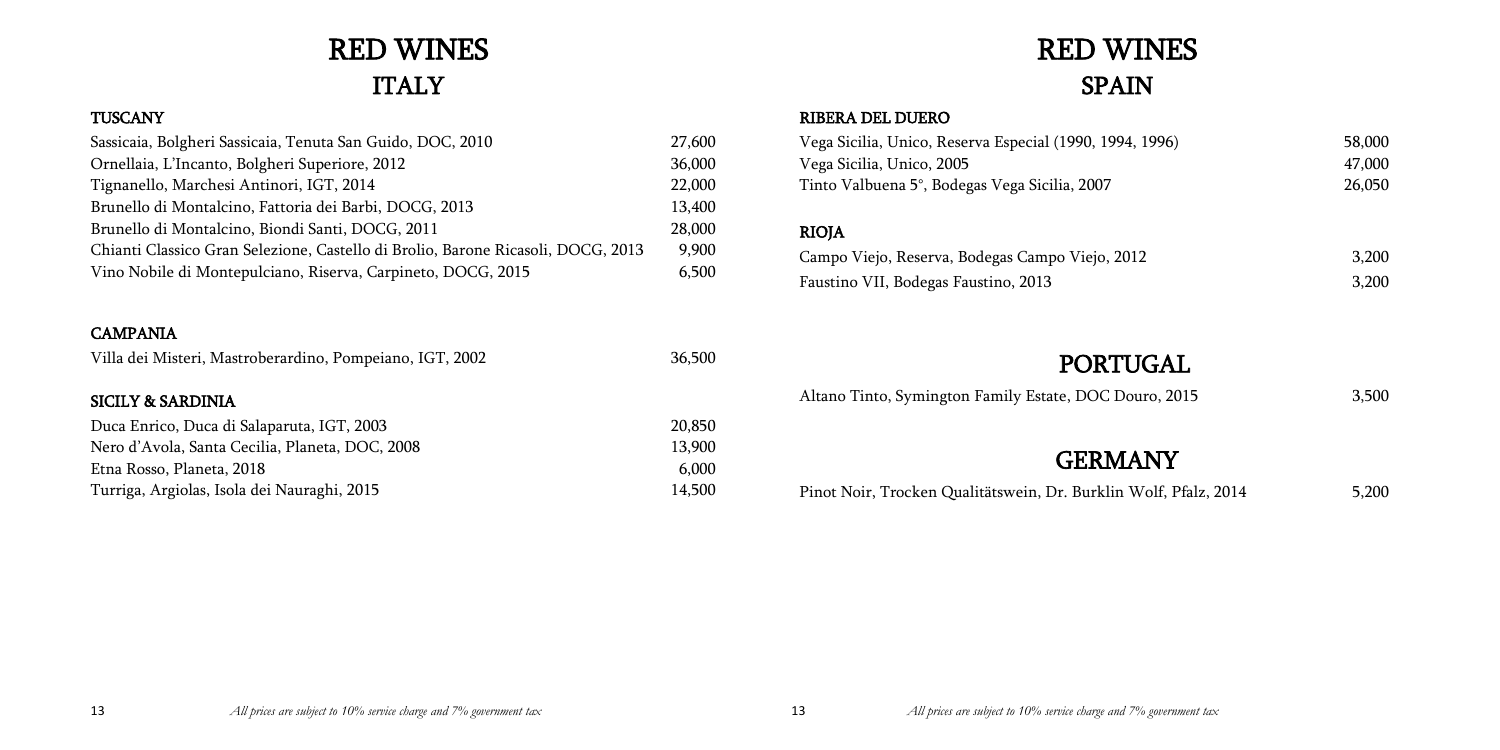| endoza, 2008 | 26,400 |
|--------------|--------|
|              | 6,000  |
|              | 5,000  |
| doza, 2014   | 14,000 |
|              |        |

| Jooste, Stellenbosch, 2006 | 18,200 |
|----------------------------|--------|
| tern Cape, 2013.           | 7,600  |
| ley, 2014                  | 3,500  |

| ough, 2016 <sup>.</sup>  | 8,600 |
|--------------------------|-------|
|                          | 5,000 |
| Maria, Marlborough, 2014 | 6,800 |

# RED WINES

# UNITED STATES

| Dominus, Dominus Estate, Napa Valley, 1997                             | 27,300 |
|------------------------------------------------------------------------|--------|
| Cabernet Sauvignon, Martha's Vineyard, Heitz Cellar, Napa Valley, 2007 | 59,200 |
| Cask 23, Stag's Leap Wine Cellars, Napa Valley, 2012                   | 63,000 |
| Cabernet Sauvignon, St-Helena, Heitz Cellar, Napa Valley, 2012         | 12,500 |
| Zinfandel, St-Helena, Heitz Cellar, Napa Valley, 2012                  | 11,500 |

## CHILE

| Seña, Robert Mondavi & Chadwick, Aconcagua Valley, 2010                   | 40,000 |
|---------------------------------------------------------------------------|--------|
| Almaviva, Baron Philippe de Rothschild & Concha Y Toro, Puente Alto, 2010 | 31,200 |
| Seña, Robert Mondavi & Chadwick, Aconcagua Valley, 2008                   | 22,000 |
| Cabernet Sauvignon Reserva, Caliterra, Colchagua Valley, 2018             | 3,350  |

# RED WINES

# ARGENTINA

- Nicolas Catena Zapata, Bodega Catena Zapata, Me Cabernet Sauvignon, Catena, Mendoza, 2016
	- Malbec, Catena, Mendoza, 2017
	- Malbec, Catena Alta, Bodega Catena Zapata, Men

# SOUTH AFRICA

Anwilka, Bruno Prats & Hubert de Boüard & Lo. Pinotage, Phanto Ridge, Robertson Winery, West Pinot Noir, Robertson Winery, Breede River Vall

# NEW ZEALAND

Pinot Noir ,Terraces 'T', Brancott Estate, Marlborough, 2016 Pinot Noir, Brancott Estate, Marlborough, 2017 Merlot- Cabernet Sauvignon, "Private Bin", Villa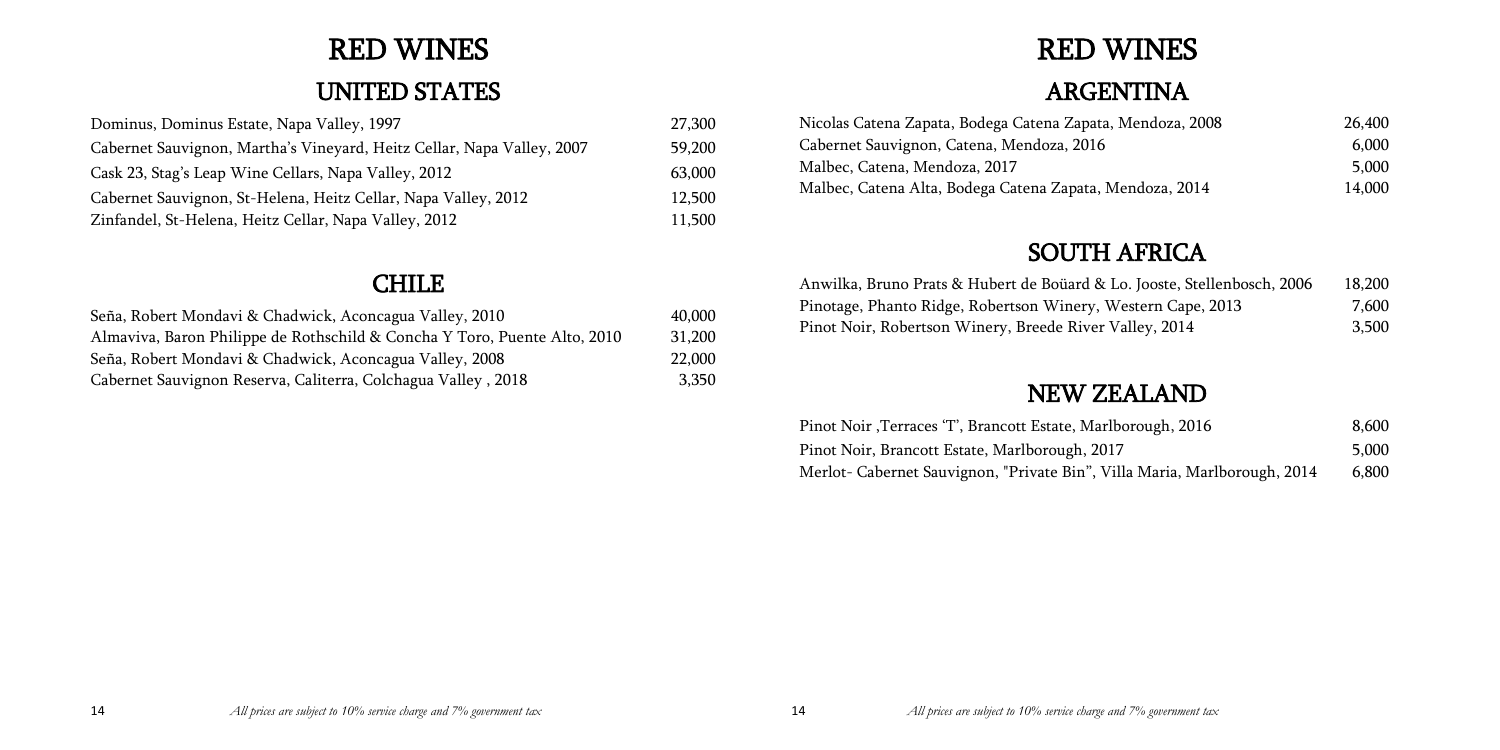| nnel, 2007          | 125,000 |
|---------------------|---------|
| , 2015, 375 ml      | 6,000   |
| d, Roussillon, 1951 | 79,400  |
| 5 <sub>ml</sub>     | 3,500   |
| Delas, 2012, 375 ml | 4,700   |
| $\boldsymbol{X}$    | 4,400   |
|                     | 4,400   |

# RED WINES

# AUSTRALIA

| Cabernet Sauvignon, Evans & Tate, Redbrook, Margaret River, 2009          | 9,600  |
|---------------------------------------------------------------------------|--------|
| Cabernet Sauvignon, The Menzies, Yalumba, Coonawara, 2013                 | 8,500  |
| Virgin Hills, Domain Gilbert, Kyneton, Victoria, 1988                     | 9,200  |
| Cabernet-Merlot, Coonawarra, Petaluma, 2008                               | 24,600 |
| Merlot-Cabernet Sauvignon, Henschke, Abbotts Prayer, Adelaide Hills, 2012 | 19,800 |
| Shiraz, Yalumba, The Octavius, Barossa Valley, 2000                       | 29,000 |
| Shiraz, The Armagh, Jim Barry, Clare Valley, 2005                         | 27,000 |
| Shiraz, Hill of Grace, Henschke, Eden Valley, 2006                        | 96,000 |
| Shiraz, Henry's Seven, Henschke, Barossa Valley, 2009                     | 13,900 |
| Shiraz, St.Hugo, Barossa Valley, 2013                                     | 26,200 |
| Shiraz Reserve, Jacob's Creek, Barossa Valley, 2017                       | 3,400  |
| Shiraz, The Lodge Hill, Jim Barry, Clare Valley, 2016                     | 5,500  |
| Pinot Noir, Stonier, Mornington Peninsula, 2016                           | 8,200  |
| Pinot Noir, VAT6, Tyrrell's, Hunter Valley, Australia, 2014               | 6,800  |

# SWEET WINES

# FRANCE

## SAUTERNES

Château d'Yquem, 1<sup>er</sup> Grand Cru Classé Exception Carmes de Rieussec, 2<sup>nd</sup> wine of Château Rieussec.

## LANGUEDOC & ROUSSILLON

Banyuls, Legend Limited Edition, Gérard Bertran

## MONBAZILLAC

Château Le Thibaut, Monbazillac AOC, 2014, 37

## RHÔNE VALLEY

Muscat de Beaumes de Venise, "La Pastourelle ",

## **ITAL**

Moscato, Castello del Poggio, IGT, Pavia, NV Moscato, Rivani, Tenute Salva Terra, NV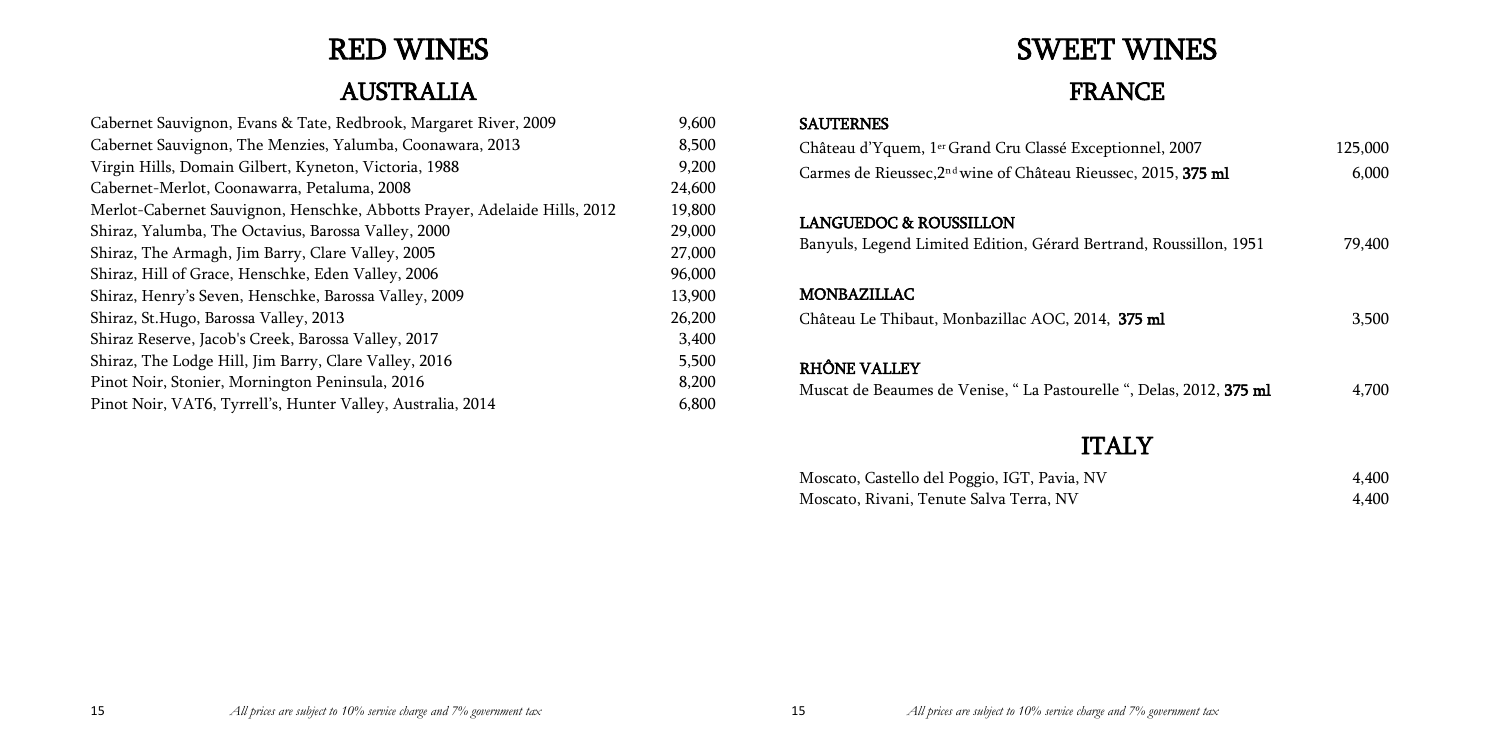# SWEET WINES **HUNGARY**

|                    | 19,375 |  |
|--------------------|--------|--|
|                    | 8,280  |  |
|                    |        |  |
|                    | 8,280  |  |
|                    |        |  |
|                    |        |  |
|                    | 15,680 |  |
|                    | 19,600 |  |
|                    | 9,500  |  |
|                    |        |  |
|                    | 8,280  |  |
|                    |        |  |
|                    | 12,600 |  |
| aguchi (Sparkling) | 10,500 |  |
| L)                 | 9,000  |  |
|                    |        |  |

Tokaji Eszencia, Tokaji Oremus, 2005, 375 ml – Exclusive to lebua 32,400 "Vinum Regume, Rex vinorum" means "The wine of Kings, The King of Wines". The wine is made from botrytis-infected grapes, just like Sauternes. Tokaji Eszenzia is the rarest and one of the most expensive of these wines. It is extremely sweet and is historically served in small measures in a crystal spoon

RUBY PORT Dow's Fine Ruby

## UNITED STATES

Eisrébe, Napa Valley, Joseph Phelps, 2008, 375ml 16,800

# SOUTH AFRICA

Gewürztraminer, "Special Late Harvest", Robertson Winery, 2016 3,700

# PORT, SHERRY & SAKE

## TAWNY PORT

Dow's Port, 20 years Tawny Dow's Fine Tawny

## VINTAGE PORT

Dow's Vintage Port, 1985 Dow's Vintage Port, 1997 Pintas Vintage, Wine & Soul LDA, 2009

## **SHERRY**

Tio Pepe, Fino, Extra Dry, Jerez, Spain

## SAKE

Shimeharitsuru, Junmai Ginjo (50%), Niigata Dassai, Happou Nigori, Junmai Daiginjo (50%), Yama Kozaemon, Junmai Ginjo (55%), Gifu (Magnum 1.8 l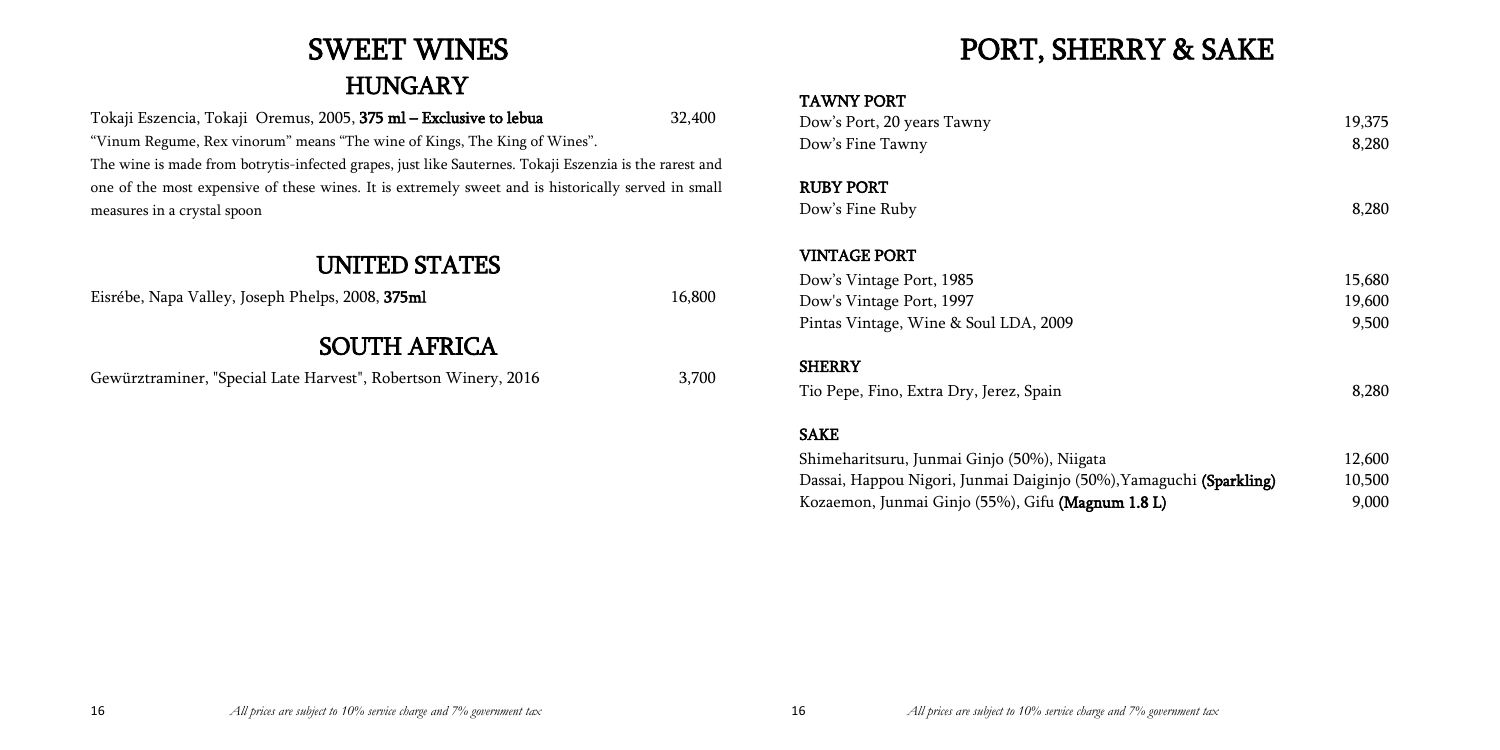| c, 2015 375 ml            | 6,000  |
|---------------------------|--------|
| elas, 2012                | 4,700  |
| ARY<br>Exclusive to lebua | 32,400 |
| <b>TATES</b>              |        |

# HALF BOTTLES 375ml

# WHITE WINE

# FRANCE

Mâcon Villages, Joseph Drouhin, Mâconnais, Burgundy, 2015 3,100 Chablis, Réserve de Vaudon, Joseph Drouhin, Burgundy, 2017 3,150 Gewürztraminer, Léon Beyer, Alsace, 2012 3,150 Riesling, Léon Beyer, Alsace, 2013 3,100

# ITALY

Le Rime, Chardonnay-Pinot Grigio, IGT, Castello Banfi, Tuscany, 2018 2,800

# HALF BOTTLES 375ml

# RED WINE

# FRANCE

Merlot-Cabernet Sauvignon, Michel Lynch, Bordeaux, 2017 3,050

# ITALY

Chianti, DOCG, Castello Banfi, Tuscany, Italy, 2017 2,800

# SWEET WINE

FRANCE

## SAUTERNES

Carmes de Rieussec, 2<sup>nd</sup> wine of Château Rieussec

## RHÔNE VALLEY

Muscat de Beaumes de Venise, 'La Pastourelle', D

# **HUNGA**

Tokaji Eszencia, Tokaji Oremus, 2005, 375 ml - l

# UNITED ST

Eisrébe, Joseph Phelps, Napa Valley, United States, 2008 16,800